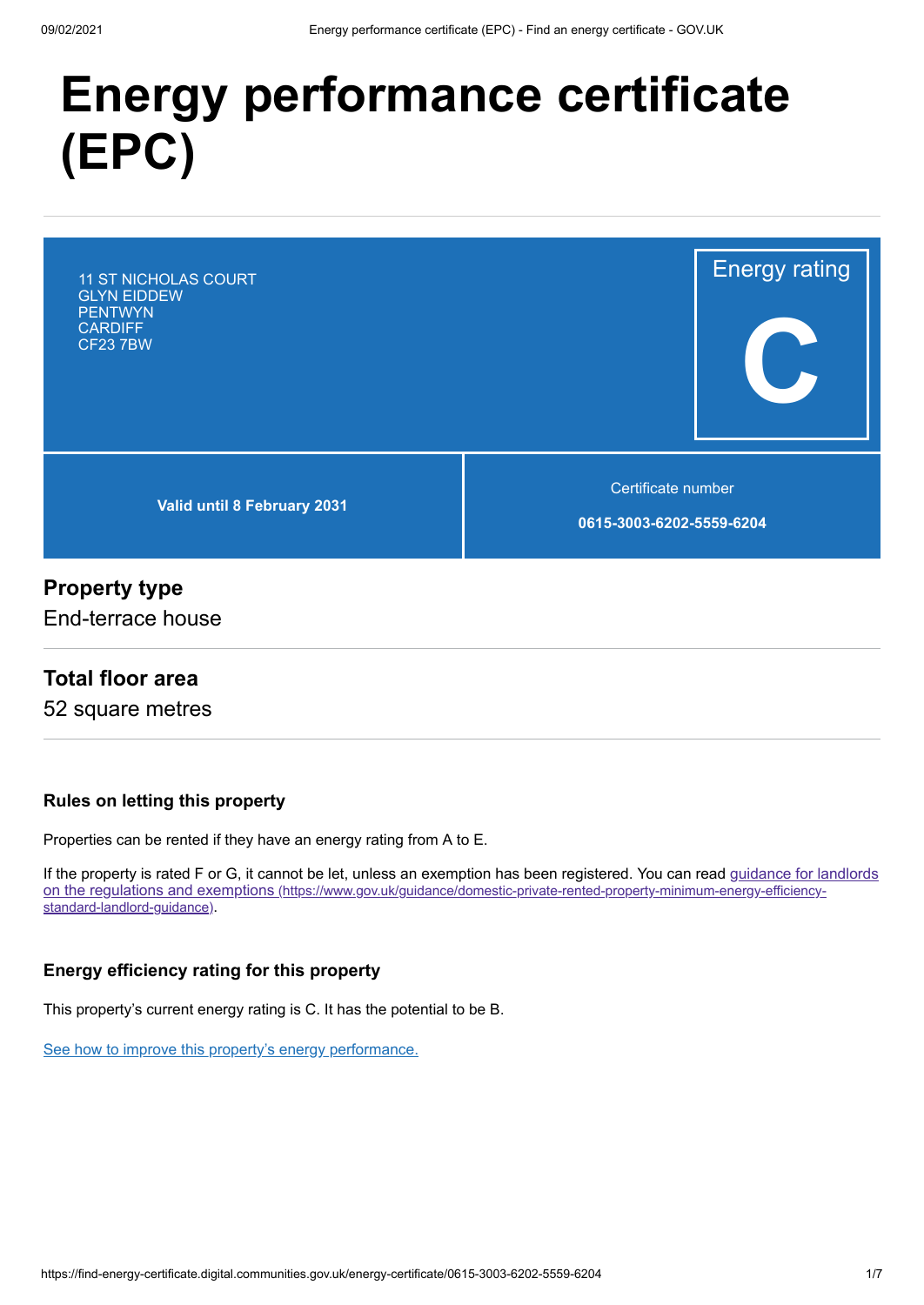| <b>Score</b> | <b>Energy rating</b> |   | <b>Current</b> | <b>Potential</b> |
|--------------|----------------------|---|----------------|------------------|
| $92 +$       |                      |   |                |                  |
| 81-91        | Β                    |   |                | 87<br>B          |
| 69-80        | $\mathbf C$          |   | 69   C         |                  |
| 55-68        |                      |   |                |                  |
| 39-54        |                      | Е |                |                  |
| $21 - 38$    |                      | F |                |                  |
| $1 - 20$     |                      | G |                |                  |

The graph shows this property's current and potential energy efficiency.

Properties are given a rating from A (most efficient) to G (least efficient).

Properties are also given a score. The higher the number the lower your fuel bills are likely to be.

The average energy rating and score for a property in England and Wales are D (60).

#### **Breakdown of property's energy performance**

This section shows the energy performance for features of this property. The assessment does not consider the condition of a feature and how well it is working.

Each feature is assessed as one of the following:

- very good (most efficient)
- good
- average
- $\bullet$ poor
- very poor (least efficient)

When the description says 'assumed', it means that the feature could not be inspected and an assumption has been made based on the property's age and type.

| <b>Feature</b>       | <b>Description</b>                         | Rating  |
|----------------------|--------------------------------------------|---------|
| Wall                 | Cavity wall, as built, insulated (assumed) | Good    |
| Roof                 | Pitched, 150 mm loft insulation            | Good    |
| Window               | Fully double glazed                        | Average |
| Main heating         | Boiler and radiators, mains gas            | Good    |
| Main heating control | Programmer and room thermostat             | Average |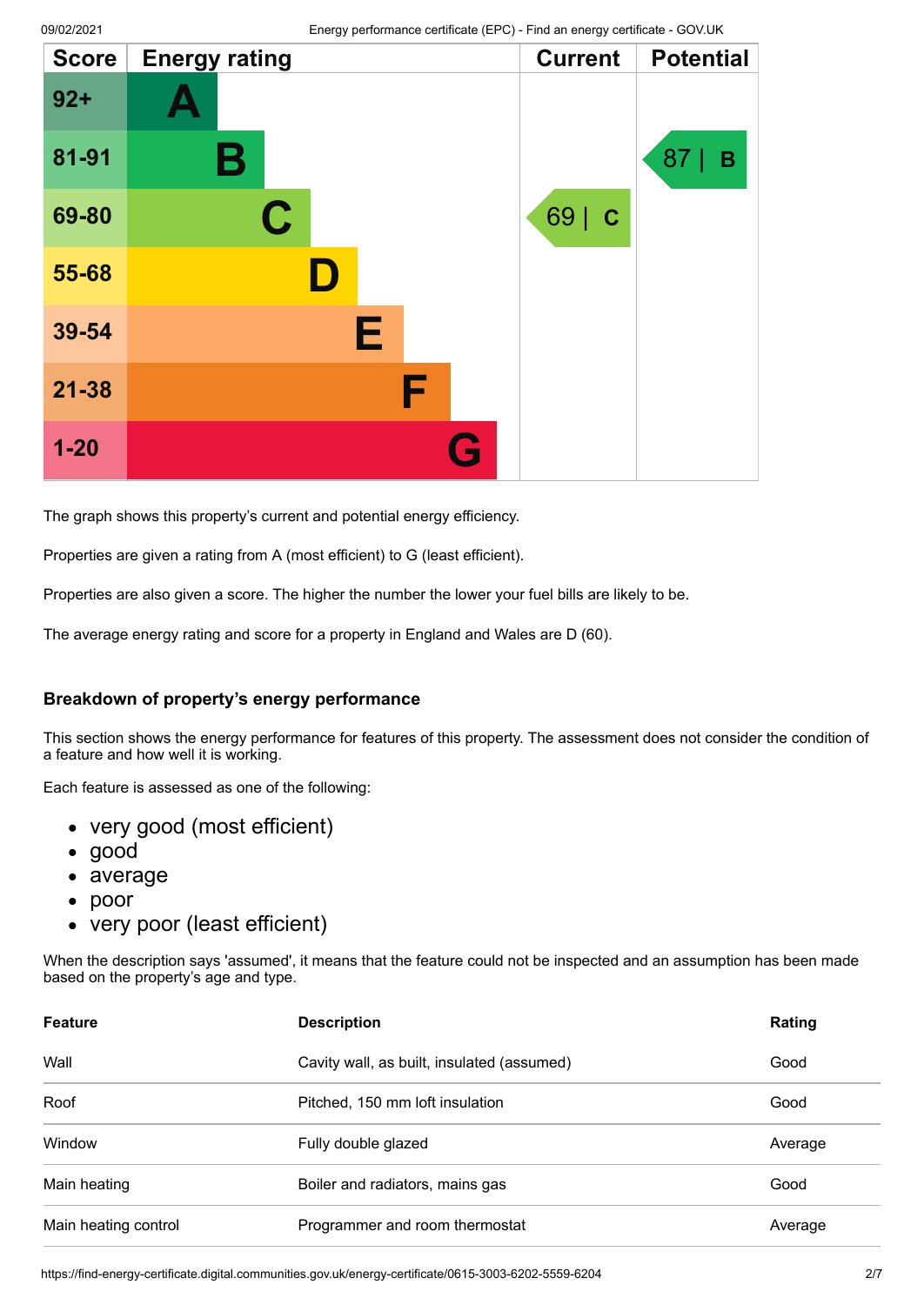09/02/2021 Energy performance certificate (EPC) - Find an energy certificate - GOV.UK

| <b>Feature</b>    | <b>Description</b>                       | Rating    |
|-------------------|------------------------------------------|-----------|
| Hot water         | From main system                         | Good      |
| Lighting          | Low energy lighting in all fixed outlets | Very good |
| Floor             | Solid, no insulation (assumed)           | N/A       |
| Secondary heating | None                                     | N/A       |

# **Primary energy use**

The primary energy use for this property per year is 231 kilowatt hours per square metre (kWh/m2).

# What is primary energy use?

#### **Environmental impact of this property**

One of the biggest contributors to climate change is carbon dioxide (CO2). The energy used for heating, lighting and power in our homes produces over a quarter of the UK's CO2 emissions.

## **An average household produces**

6 tonnes of CO2

## **This property produces**

2.1 tonnes of CO2

# **This property's potential production**

0.7 tonnes of CO2

By making the [recommended changes](#page-3-0), you could reduce this property's CO2 emissions by 1.4 tonnes per year. This will help to protect the environment.

Environmental impact ratings are based on assumptions about average occupancy and energy use. They may not reflect how energy is consumed by the people living at the property.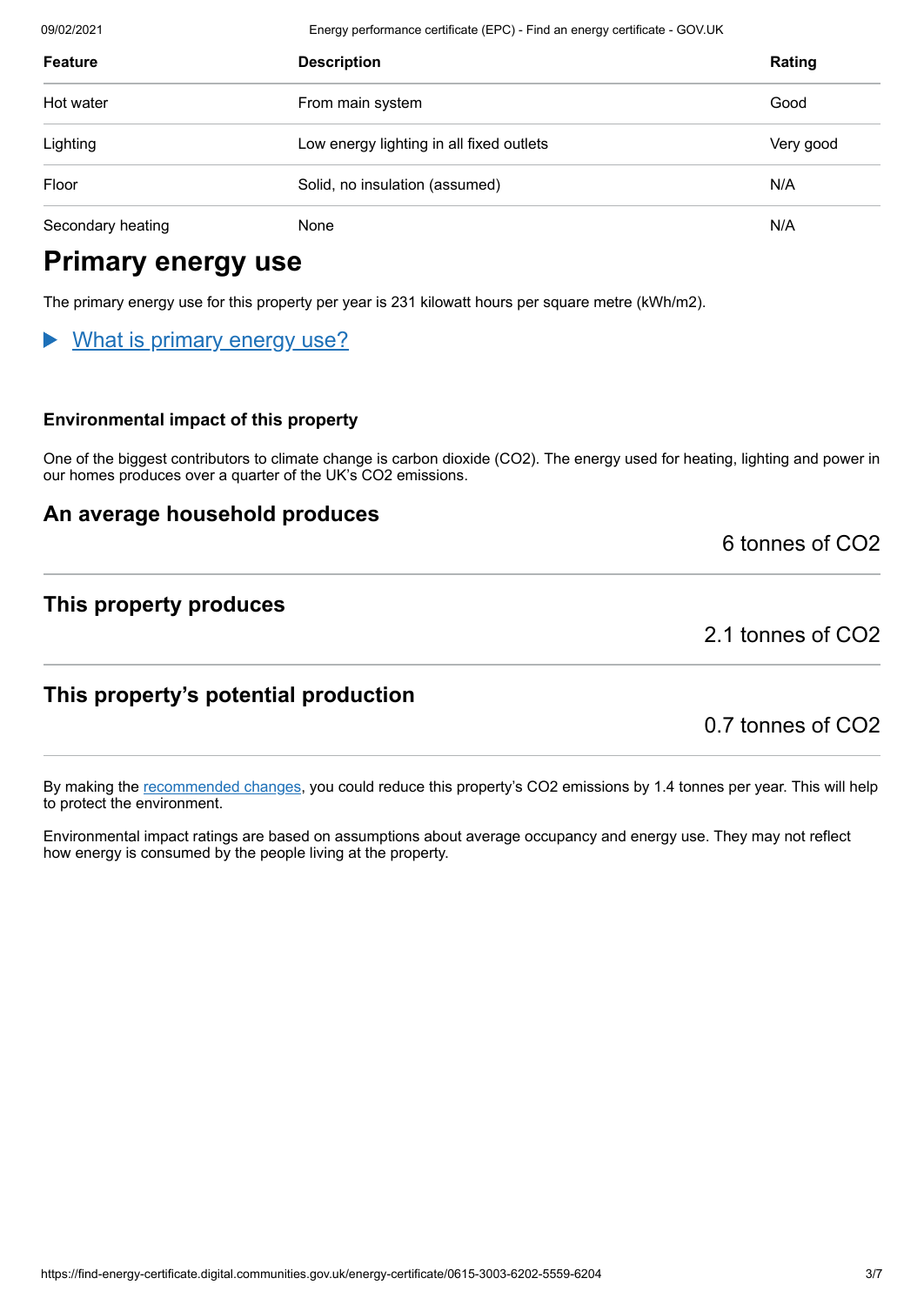#### <span id="page-3-0"></span>**How to improve this property's energy performance**

Making any of the recommended changes will improve this property's energy efficiency.

Potential energy rating **B** If you make all of the recommended changes, this will improve the property's energy rating and score from C (69) to B (87). **Recommendation 1: Floor insulation (solid floor)** Floor insulation (solid floor) **Typical installation cost** £4,000 - £6,000 **Typical yearly saving** What is an energy rating?

## **Potential rating after carrying out recommendation 1**

| <b>Recommendation 2: Hot water cylinder insulation</b> |  |  |  |  |
|--------------------------------------------------------|--|--|--|--|
|--------------------------------------------------------|--|--|--|--|

Increase hot water cylinder insulation

**Typical installation cost**

| Typical motanduon coot |  |  |
|------------------------|--|--|
|                        |  |  |
|                        |  |  |
|                        |  |  |

# **Typical yearly saving**

**Potential rating after carrying out recommendations 1 and 2**

# **Recommendation 3: Solar water heating**

Solar water heating

## **Typical installation cost**

£4,000 - £6,000

£23

70 | C

£15 - £30

71 | C

£13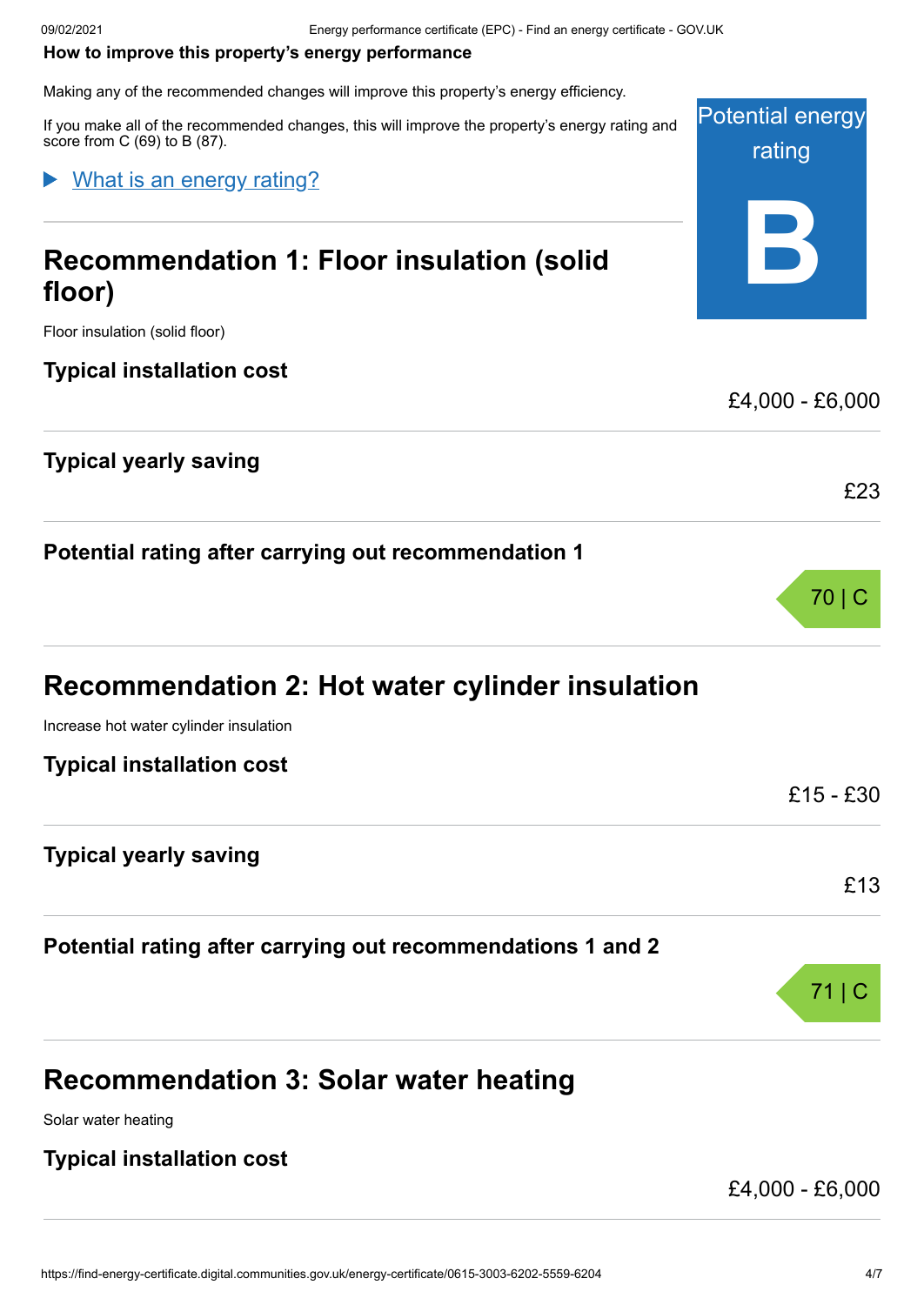# **Potential rating after carrying out recommendations 1 to 3** 73 | C **Recommendation 4: Solar photovoltaic panels, 2.5 kWp** Solar photovoltaic panels **Typical installation cost** £3,500 - £5,500 **Typical yearly saving** £366 **Potential rating after carrying out recommendations 1 to 4** 87 | B **Paying for energy improvements** [Find energy grants and ways to save energy in your home.](https://www.gov.uk/improve-energy-efficiency) (https://www.gov.uk/improve-energy-efficiency) **Estimated energy use and potential savings Estimated yearly energy cost for this property** £513 **Potential saving** £72

The estimated cost shows how much the average household would spend in this property for heating, lighting and hot water. It is not based on how energy is used by the people living at the property.

The estimated saving is based on making all of the recommendations in [how to improve this property's energy performance.](#page-3-0)

For advice on how to reduce your energy bills visit Simple Energy Advice [\(https://www.simpleenergyadvice.org.uk/\)](https://www.simpleenergyadvice.org.uk/).

# **Heating use in this property**

Heating a property usually makes up the majority of energy costs.

# **Estimated energy used to heat this property**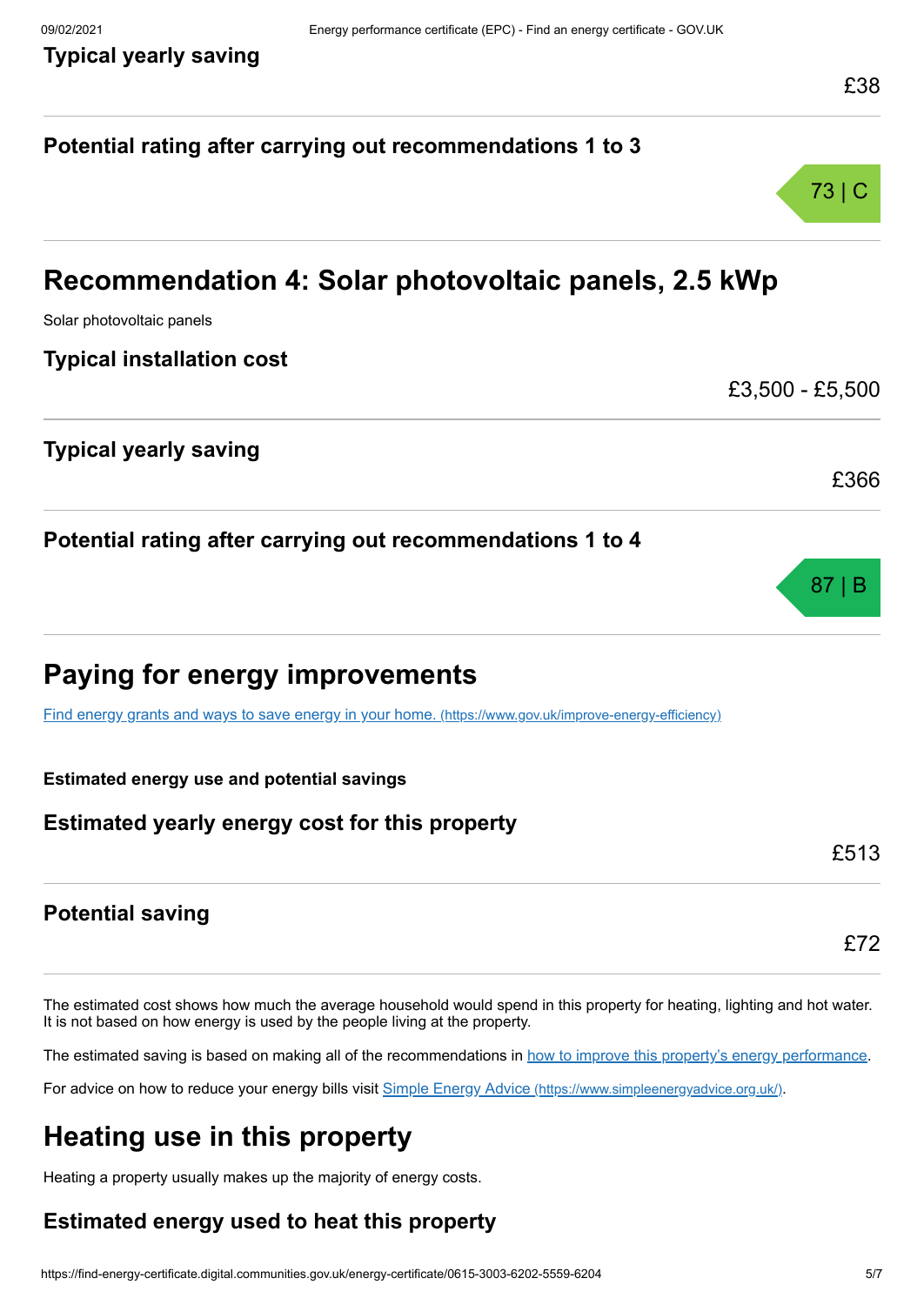# **Space heating**

#### 5058 kWh per year

# **Water heating**

2753 kWh per year

## **Potential energy savings by installing insulation**

**Type of insulation Amount of energy saved** 

**Loft insulation** 153 kWh per year

You might be able to receive Renewable Heat Incentive payments [\(https://www.gov.uk/domestic-renewable-heat-incentive\)](https://www.gov.uk/domestic-renewable-heat-incentive). This will help to reduce carbon emissions by replacing your existing heating system with one that generates renewable heat. The estimated energy required for space and water heating will form the basis of the payments.

#### **Contacting the assessor and accreditation scheme**

This EPC was created by a qualified energy assessor.

If you are unhappy about your property's energy assessment or certificate, you can complain to the assessor directly.

If you are still unhappy after contacting the assessor, you should contact the assessor's accreditation scheme.

Accreditation schemes are appointed by the government to ensure that assessors are qualified to carry out EPC assessments.

# **Assessor contact details**

#### **Assessor's name**

Maurice Carter

#### **Telephone**

07900 123494

#### **Email**

[epcdirect123@gmail.com](mailto:epcdirect123@gmail.com)

# **Accreditation scheme contact details**

# **Accreditation scheme**

Elmhurst Energy Systems Ltd

## **Assessor ID**

EES/010018

# **Telephone**

https://find-energy-certificate.digital.communities.gov.uk/energy-certificate/0615-3003-6202-5559-6204 6/7 01455 883 250